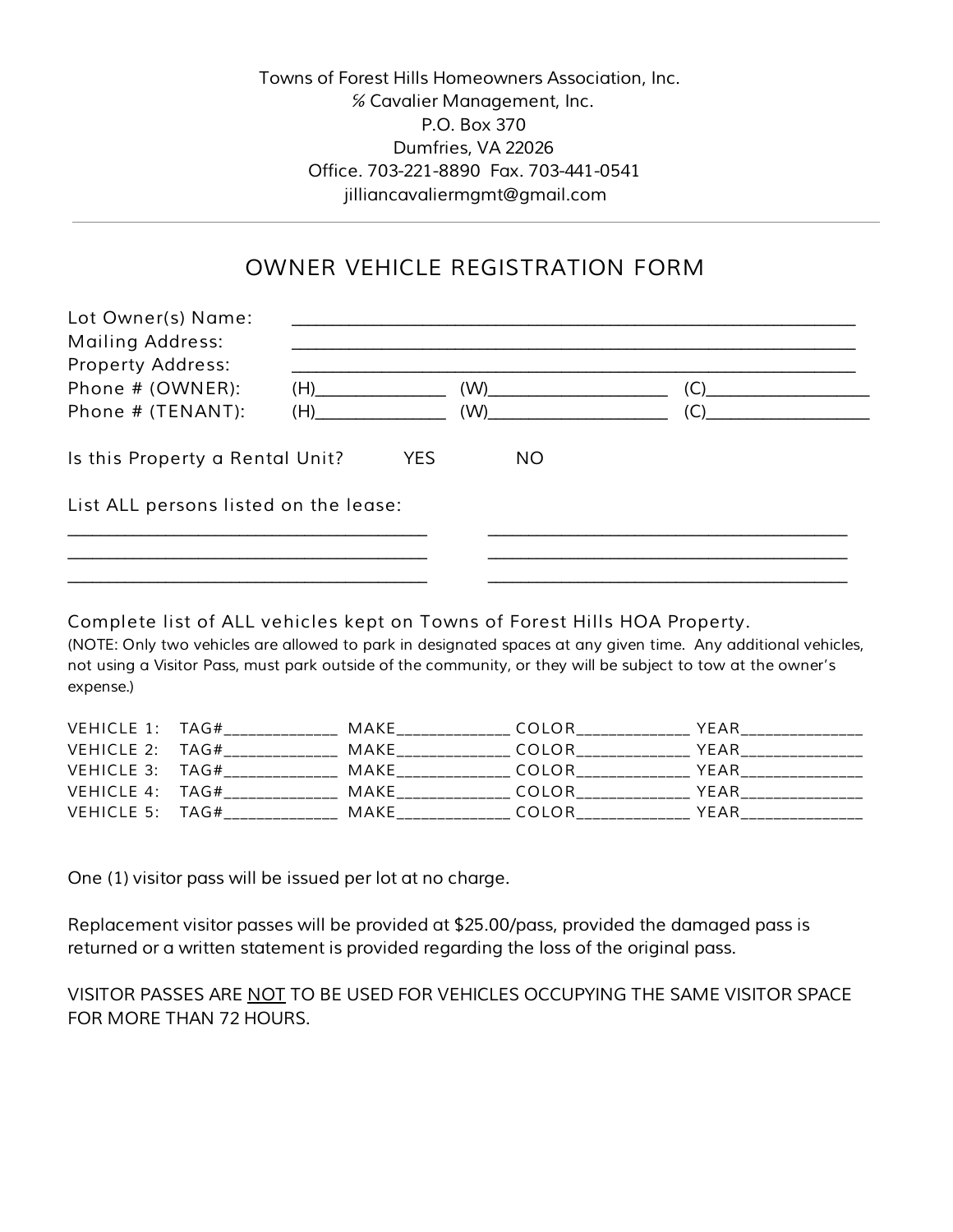Towns of Forest Hills Homeowners Association, Inc. ℅ Cavalier Management, Inc. P.O. Box 370 Dumfries, VA 22026 Office. 703-221-8890 Fax. 703-441-0541 jilliancavaliermgmt@gmail.com

## PARKING REGULATIONS

Effective, June 1, 2010:

- ❖ Any vehicle occupying a marked "guest" parking space must display a valid visitor pass. Each Unit is allotted one (1 )visitor pass.
- ❖ Dominion Wrecker, the towing company, will begin patrolling the community.

The following infractions will require immediate towing of a vehicle:

- 1. Parking in a Fire Lane
- 2. Vehicles occupying the same visitor space for more than 72 hours
- 3. Abandoned/Junk Vehicles
- 4. Vehicles with expired (over 30 days past due) or no license plates, will be tagged first and towed on second occurrence.
- 5. Vehicles with expired inspections (over 30 days past due) will be tagged first and towed on second occurrence.
- 6. Vehicles parked on grass or curb.
- 7. Double parked vehicles.
- 8. Vehicles without visitor permits.
- 9. Resident vehicles parked in visitor spaces.
- 10.Inoperable or wrecked vehicles will be tagged first and towed on second occurence.
- 11.Vehicles parked in a "no parking" zone.
- 12. Any resident may have an unauthorized vehicle removed from their parking spaces by calling Dominion Wrecker and providing a signature on the tow ticket.

If passes are lost, you may obtain a replacement pass at a cost of \$25.00 per pass, provided the damaged pass is returned or a written statement is provided regarding the loss of the original pass.

Towing is strictly enforced. By signing below, you acknowledge that you have been made aware of the parking regulations that govern The Towns of Forest Hills HOA community, and you hereby acknowledge receipt of the Visitor Parking Pass.

| <b>Property Address:</b> |  |
|--------------------------|--|
| Signature:               |  |
| Print Name:              |  |
| Telephone#:              |  |
| Date:                    |  |